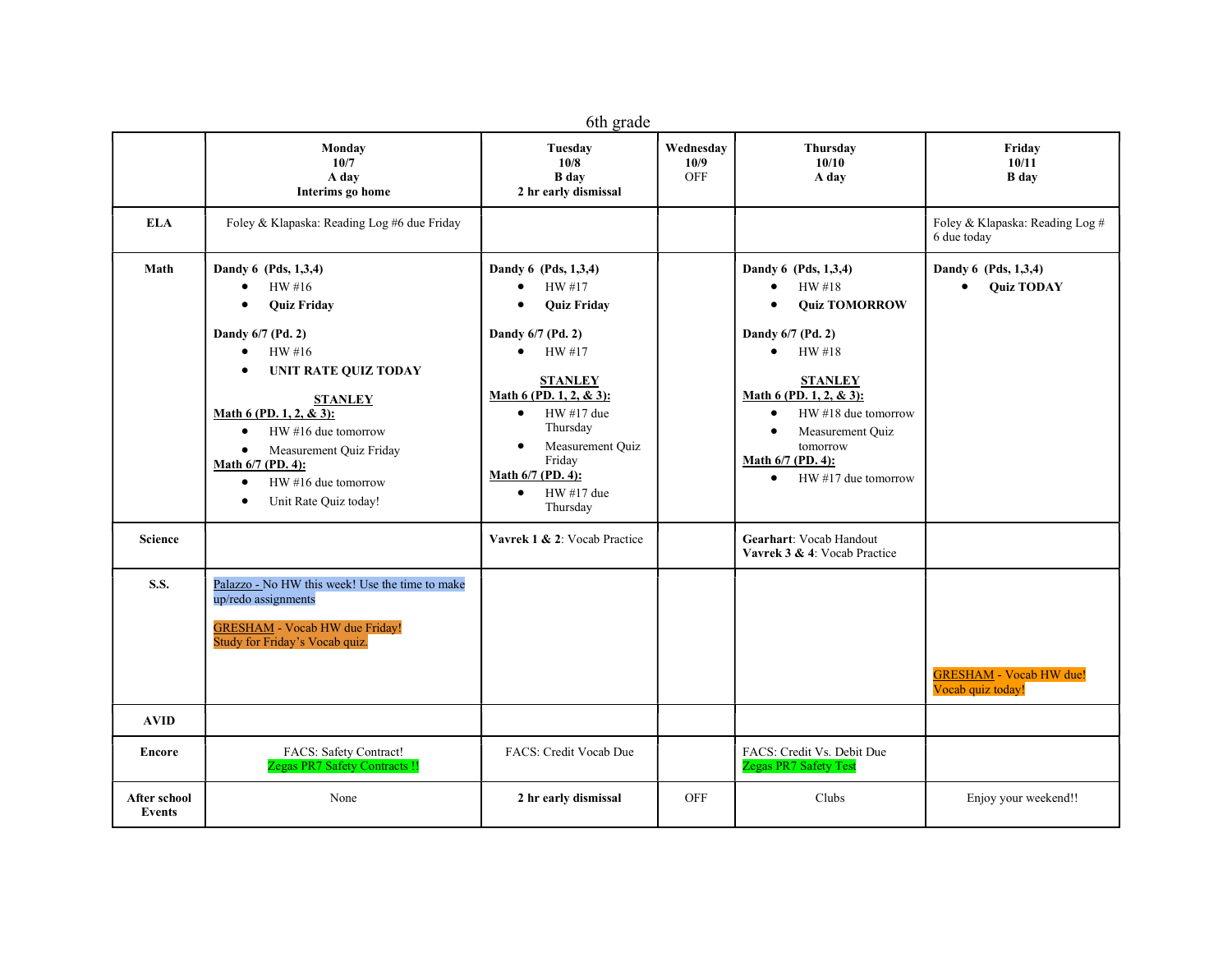| 7th Grade                               |                                                                                              |                                                                |                                                                       |                                                                |                                                                |  |  |  |
|-----------------------------------------|----------------------------------------------------------------------------------------------|----------------------------------------------------------------|-----------------------------------------------------------------------|----------------------------------------------------------------|----------------------------------------------------------------|--|--|--|
|                                         | <b>Monday</b><br>10/7<br>A day<br>Interims go home                                           | <b>Tuesday</b><br>10/8<br><b>B</b> day<br>2 hr early dismissal | Wednesday<br>10/9<br><b>OFF</b>                                       | <b>Thursday</b><br>10/10<br>A day                              | Friday<br>10/11<br><b>B</b> day                                |  |  |  |
| <b>ELA</b>                              | <b>Grammar &amp; Reading</b><br>Log: Due Friday!                                             | Grammar &<br><b>Reading Log: Due</b><br>Friday!                | Grammar &<br><b>Reading Log: Due</b><br>Friday!                       | Grammar &<br><b>Reading Log: Due</b><br>Friday!                | Grammar &<br><b>Reading Log: Due</b><br><b>TODAY!</b>          |  |  |  |
| <b>Math</b>                             | Math 7 & 7/8<br><b>Sheet #116</b><br><b>Quiz tomorrow.</b>                                   | Math 7 & 7/8<br><b>Sheet #117</b>                              |                                                                       | Math 7 & 7/8<br><b>Sheet #118</b>                              | None! Have a great<br>weekend!                                 |  |  |  |
| <b>Science</b>                          | Maffett/Chiavacci:<br><b>Body Systems Review</b><br>Given Tue                                | Maffett/Chiavacci:<br><b>Body Systems</b><br>Review Due Friday | Maffett/Chiavacci:<br><b>Body Systems</b><br><b>Review Due Friday</b> | Maffett/Chiavacci:<br><b>Body Systems</b><br>Review Due Friday | Maffett/Chiavacci:<br><b>Body Systems</b><br>Review Due Today! |  |  |  |
| <b>S.S.</b>                             |                                                                                              |                                                                |                                                                       |                                                                |                                                                |  |  |  |
| <b>AVID</b>                             | A Day only:<br>Complete CW as<br>needed (depending on<br>what we get done in<br>class today) |                                                                |                                                                       |                                                                |                                                                |  |  |  |
| <b>Encore</b>                           | FACS: Safety Contract!<br>Egg Babies need to go<br>to daycare!                               |                                                                |                                                                       |                                                                |                                                                |  |  |  |
| <b>After</b><br>school<br><b>Events</b> | None                                                                                         | 2 hr early dismissal                                           | <b>OFF</b>                                                            | Clubs                                                          | Enjoy your<br>weekend!!                                        |  |  |  |